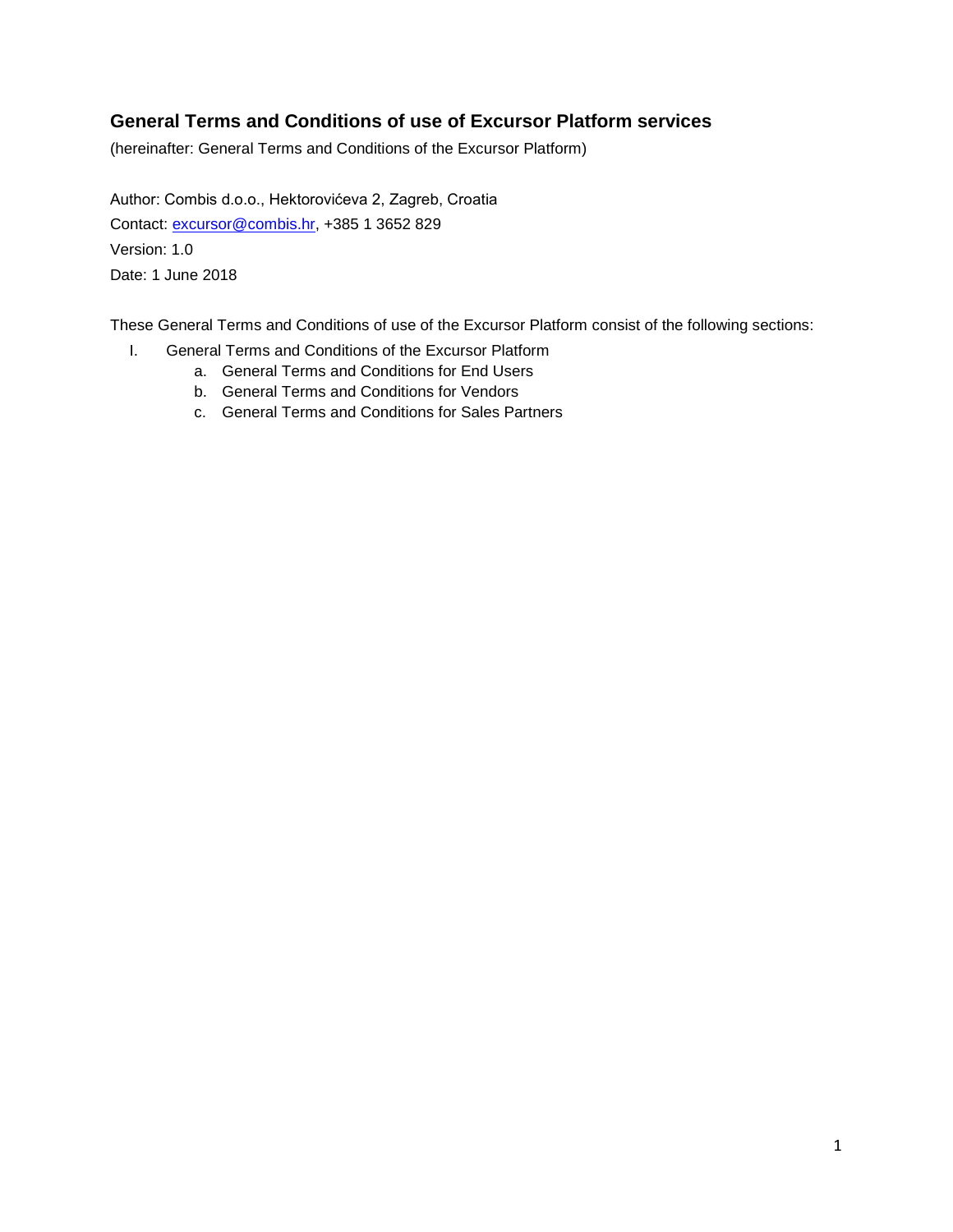# **I. General Terms and Conditions of the Excursor Platform**

### **1. Introduction**

1.1. Combis is the owner, operator and service provider of the Excursor Platform.

1.2. The Excursor Platform is an application solution designed for marketing and applicational support for the sale of excursions or other tourist services through various channels of communication supported by the Platform.

1.3. Participants in the Excursor Platform are Vendors of excursions or other tourist services, their Sales Partners and End Users of tourist services. They establish and maintain contractual relationships with each other that enable the implementation of excursions and other tourist services. Combis is not a contracting party in the mutual agreements between the said participants pertaining to tourist services.

1.4. The Vendor is a tourist agency or legal person with a registered tourist trade, that markets and sells its excursions or other tourist services to End Users by using the Excursor Platform. The Vendor is responsible for the information provided about excursions or other tourist services that he publishes on the Excursor Platform and is also responsible for the implementation of tourist services that have been booked through the Excursor Platform.

1.5. A Sales Partner is a hotel, campsite or legal person with a registered tourist trade that has an established business cooperation with Vendors, based on which it sells or acts as an agent in the sales of excursions or other tourist services of the Vendor to End Users by using the Excursor Platform.

1.6. The End User is a natural person (tourist, visitor) who uses an excursion or other tourist services provided by the Vendor.

1.7. The Vendors and Sales Partners conclude an agreement with Combis about the use of the Excursor Platform for the marketing and applicational support of sales, which by their own nature represent applicational and marketing services. Combis is not the seller of tourist services nor an agent in the sales of tourist services on the Excursor Platform.

## **2. The scope of application**

2.1. The provisions of these General Terms and Conditions are applied to all Participants of the Excursor Platform and to all of their activities on the Platform (marketing, reservations, payment, cancellations, etc.).

2.2. The Participants in the Excursor Platform may use the Platform's services only under the condition that they have read, understood and accepted the General Terms and Conditions and the Excursor Platform Data Protection Rules.

#### **3. Services of the Excursor Platform**

3.1. Combis aims to ensure the highest quality of service on the Excursor Platform. Combis does not provide any guarantees, direct or implied, regarding the accessibility and availability of Excursor Platform services.

3.2. Combis may prevent certain Participants from accessing Excursor Platform services if they fail to comply with these General Terms and Conditions or the Excursor Platform Data Protection Rules, if they fail to comply with applicable positive regulations of the Republic of Croatia or fail to meet their contractual obligations.

#### **4. Liability restriction**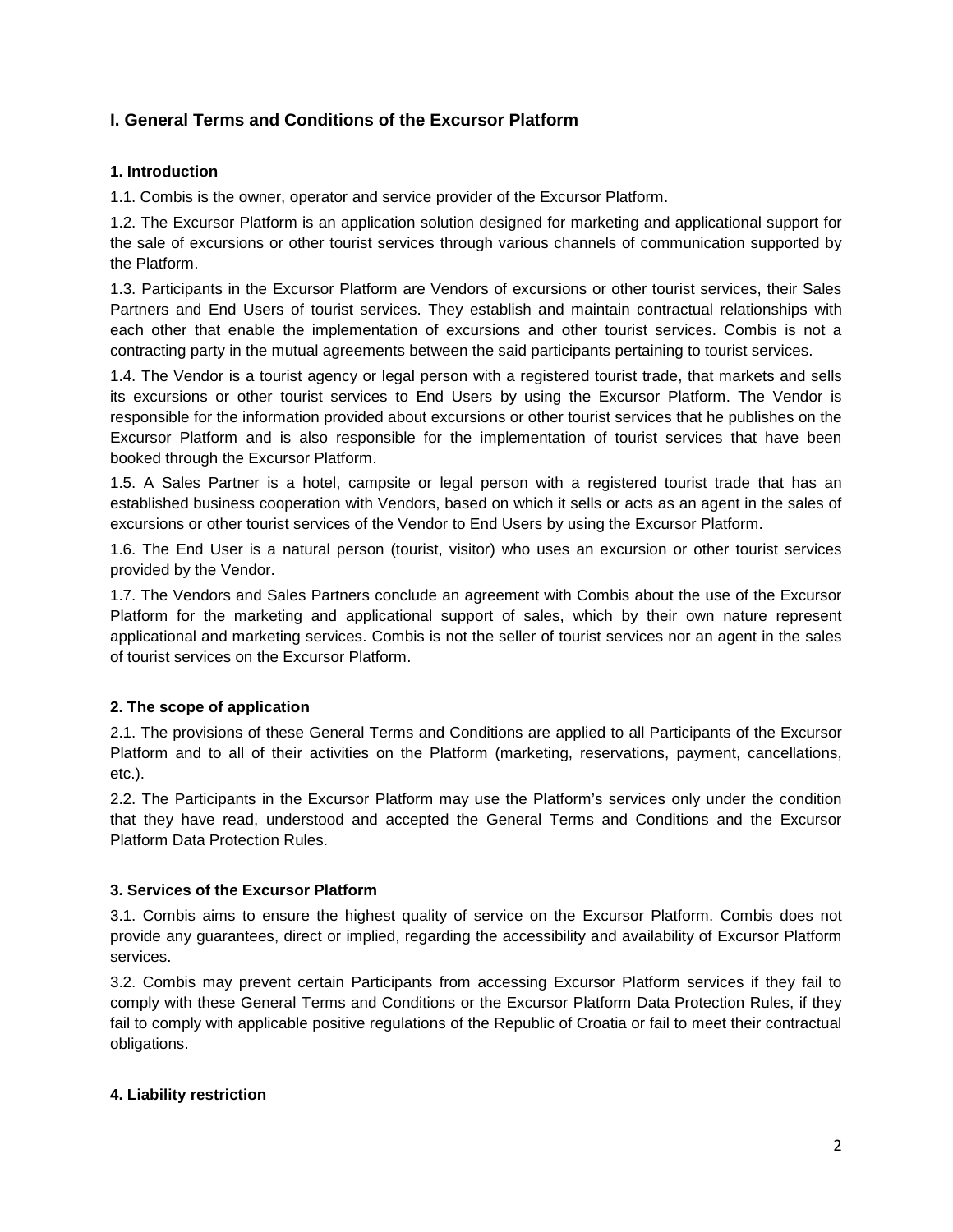4.1. Neither Combis nor its employees, managers, representatives, subsidiaries, partner companies, distributors, distribution partners, agents or other persons taking part in the creation, sponsoring, promotion or design of the Excursor Platform may be held materially responsible for:

- (i) criminal, special, indirect or consequential damages or losses, loss of profit, loss of revenue, loss of contract, damage or loss of reputation, loss of the right to compensation,
- (ii) inaccuracy of (descriptive) information about excursions and other tourist services that are published on the Excursor Platform by the Vendor,
- (iii) any kind of (direct, indirect, consequential or criminal) damage, loss or cost that the End User suffers or pays in accordance with, caused by or with regard to the use or impossibility of use of excursions or other contractually agreed upon tourist service, or
- (iv) any kind of (personal) injury, property damage or other (direct, indirect, special, consequential or criminal) damage, loss or cost that the End User suffers or pays, be it as the consequence of a mistake, violation, (gross) negligence, qualified fault, withholding information, omission, misrepresentation, criminal offence or misdemeanor by any Vendor or Sales Partner (including any of their employees, managers, officials, agents, representatives, subcontractors or partners) whose products or services (directly or indirectly) are made available, offered or promoted on the Excursor Platform or through the Excursor Platform, including any (partial) cancellation, overlapping of reservations, force majeure or any other occurrence outside of Combis' control.

4.2. Combis gives no guarantees and assumes no responsibility for the accuracy, completeness, reliability and suitability of information on excursions and other tourist services provided by the Vendor, including information on dates, times and places of departure, programmes, pricing, discounts, fees and availability information (hereinafter: Content) published on the Excursor Platform, including the Content of hyperlinks, i.e. the Content behind the web addresses listed on the Excursor Platform by the Vendor.

4.3. Objections, claims, complaints and cancellations related to excursions or other tourist services must be settled by End Users directly with the responsible Vendor and/or the Sales Partner.

#### **5. Intellectual property rights**

5.1. The Excursor name, registered trademark, website www.excursor.com, business and technological model of the Excursor Platform and Excursor services are protected by copyright and intellectual property rights belonging to Combis.

5.2. Participants in the Excursor Platform (Vendors, Sales Partners, End Users) and third parties shall have no rights to the use of the content specified in the preceding paragraph and may not copy, present, licence, publish, download, transmit, embed on other websites, send or make it visible in any other way without the prior express written consent by Combis. Any illegal use or any of the above actions or practices constitutes a violation of Combis' intellectual property rights, including copyrights and the right to data access.

#### **6. Personal data**

6.1. Collection, processing and insight into personal data needed for the processing of services on the Excursor Platform are regulated by the Excursor Platform Data Protection Rules.

6.2. Combis does business exclusively in compliance with the applicable regulation of the Republic of Croatia/EU that regulate personal data protection.

#### **7. Amendments and modifications to the General Terms and Conditions of the Excursor Platform**

7.1. Combis is authorised to independently amend and modify the General Terms and Conditions of the Excursor Platform at any time.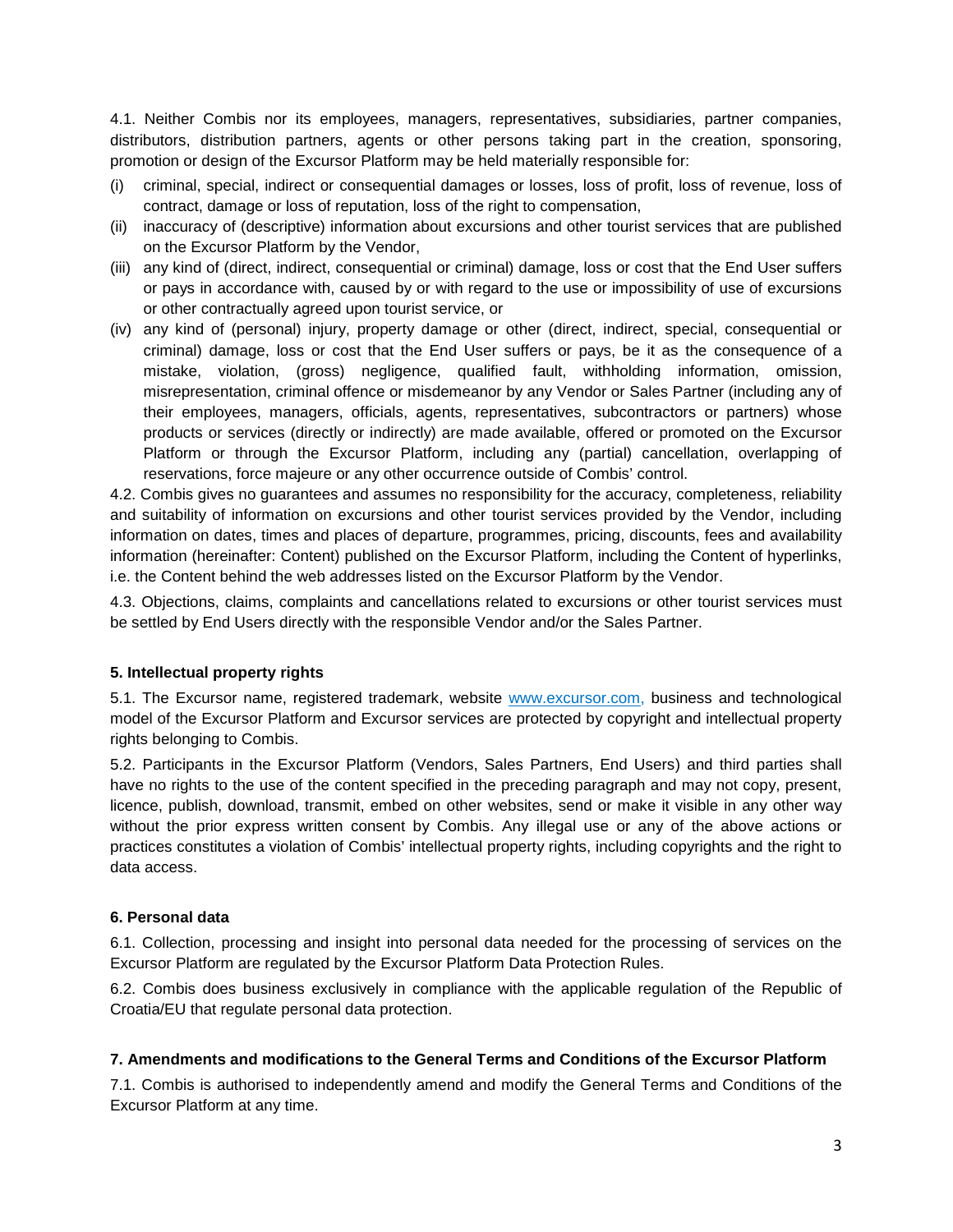7.2. Amended General Terms and Conditions of the Excursor Platform take effect on the date of their publication on the website www.excursor.com.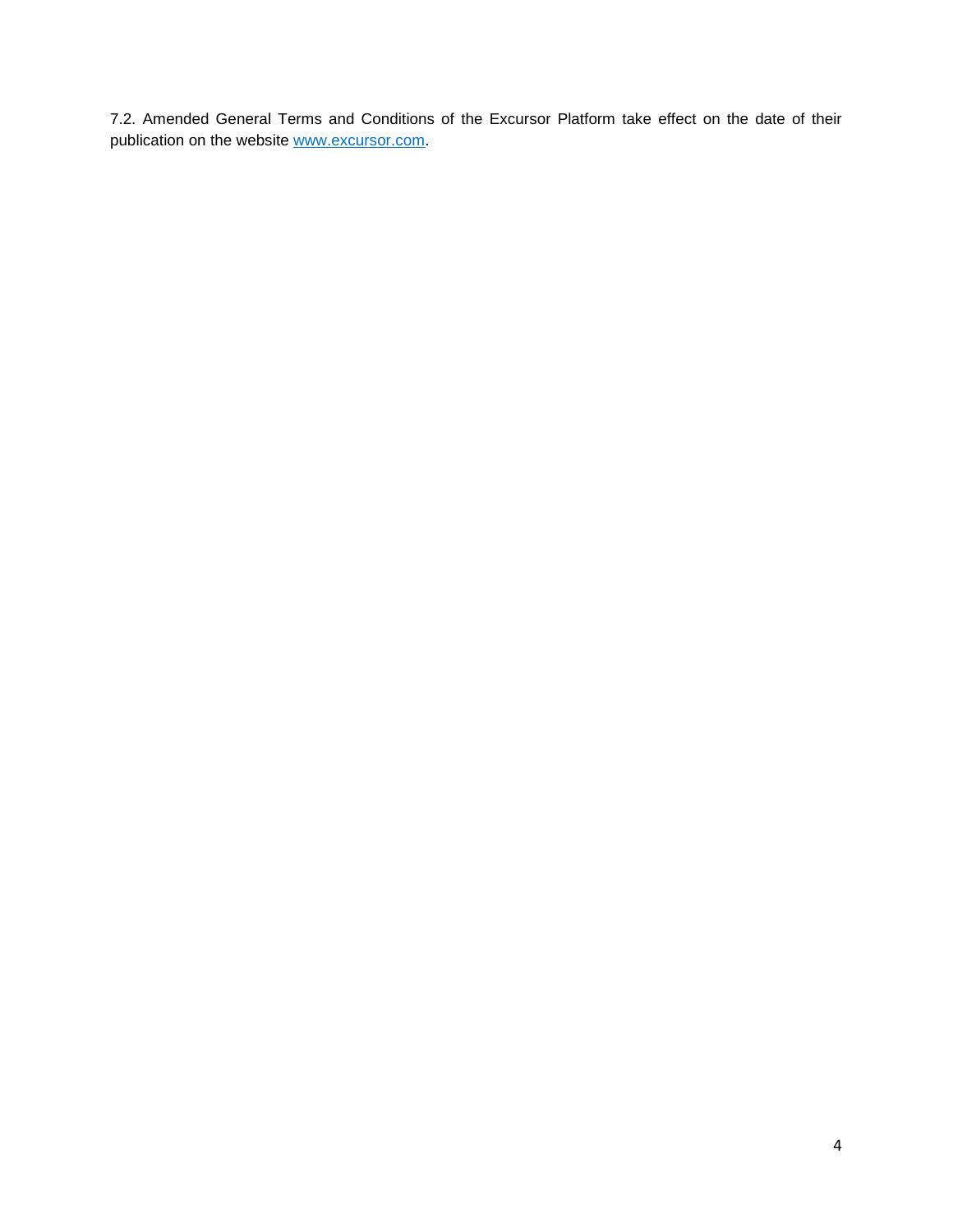## **I. a. General Terms and Conditions for End Users**

#### **8. Introduction**

8.1. The Excursor Platform enables End Users to find, select, book and pay for excursions or other tourist services other than board and lodging (guided tours, coach tours, boat excursions, tickets to tourist attractions, culinary and/or gastronomical experiences and other tourist services).

8.2. By using the Excursor Platform, End Users accept the General Terms and Conditions of the Excursor Platform.

#### **9. Use of the Excursor Platform**

9.1. End Users may use the services of the Excursor Platform anonymously (e.g. browse the website www.excursor.com), but certain activities, such as reservation and payment, can demand that personal data be submitted. When entering personal data, the End User is obliged to enter true data.

9.2. When booking the desired tourist service the End User as a minimum defines/selects the destination, the type of tourist service, the date and the departure time, the number of participants, payment details and submits his/her contact data.

9.3. By submitting a booking request for an excursion or another tourist service, the End User acknowledges that he/she is familiar with and agrees to the General Terms and Conditions of the selected Vendor, the Vendor's tourist service programme and the Vendor's price.

9.4. By booking an excursion or some other tourist service, the End User enters into a contractual relationship with the Vendor.

#### **10. Online payment using payment cards**

10.1. The Excursor Platform enables End Users to pay online using card payment through Combis' business cooperation with online payment service providers.

10.2. The online card payment currency is HRK (Croatian Kuna).

10.3. For online card payment the End User must submit/update true personal data. The online payment service provider is authorised to decline the End User's payment order, which automatically means the cancellation of the tourist service booking.

#### **11. Implementation of booked services**

11.1. End Users should send queries regarding the implementation of tourist services booked through the Excursor Platform (additional information, cancellation of contractual services, refunds, reservation changes, etc.) to the Vendors or Sales Partners. Contact data of the Vendor or Sales Partner can be found on the End-user's voucher.

11.2. The implementation of booked tourist services, cancellations, refunds, reservation changes, etc. are regulated by the Vendor's General Terms and Conditions.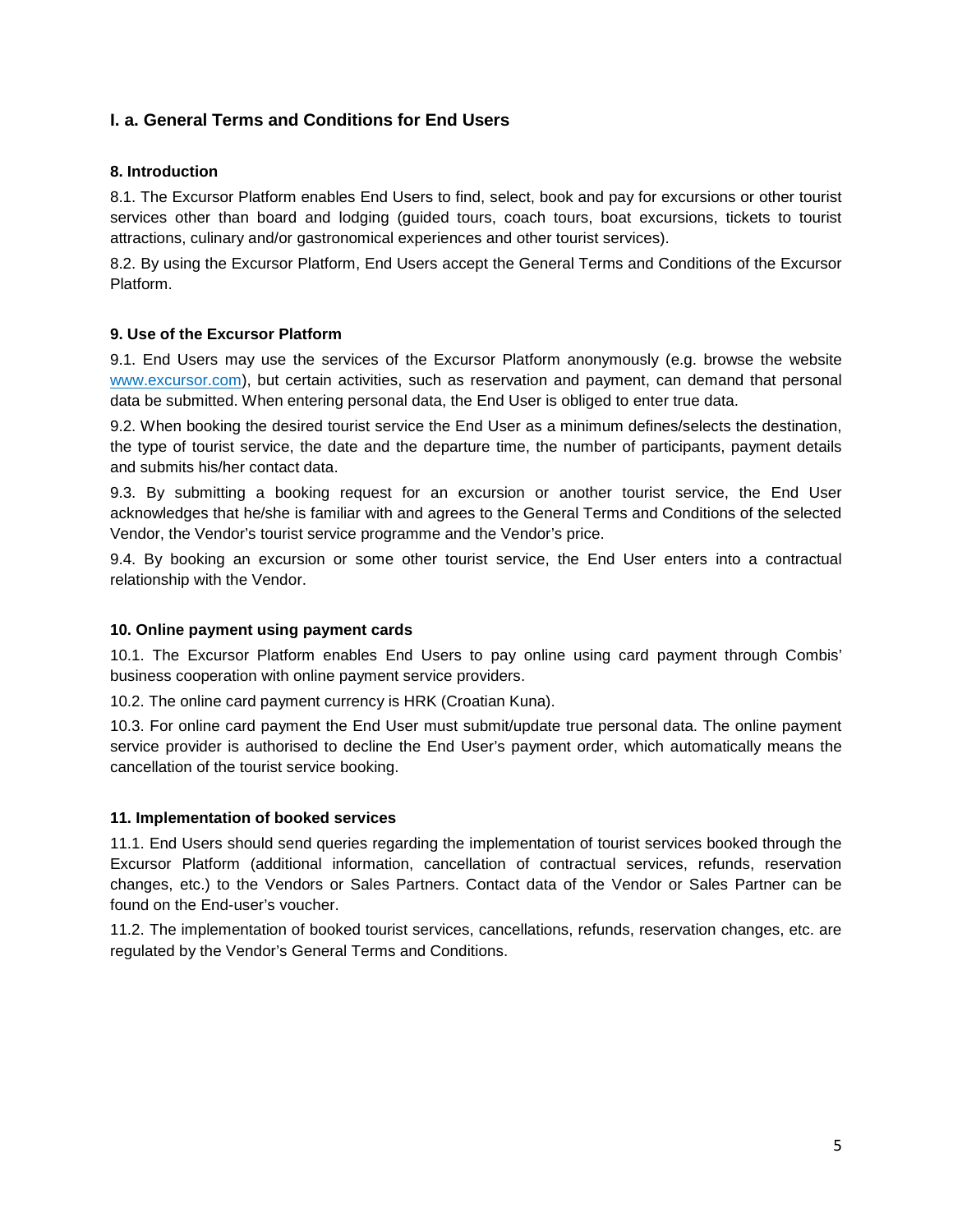### **I. b. General Terms and Conditions for Vendors**

#### **12. Introduction**

12.1. Vendors may use the Excursor Platform to increase the availability of their services to a wider circle of interested End Users.

12.2. By using the Excursor Platform, Vendors accept the General Terms and Conditions of the Excursor Platform.

### **13. Compliance**

Vendors must ensure the compliance of the tourist services that they advertise, offer and sell through the Excursor Platform with the tourist and other regulations of the Republic of Croatia and the General Terms and Conditions of the Excursor Platform.

#### **14. Content management**

14.1. Vendors are responsible for the accuracy, completeness, reliability and suitability of information on excursions and other tourist services, including information on dates, times and places of departure, programmes, pricing, discounts, fees and availability information (hereinafter: Content) that they have published on the Excursor Platform.

14.2. Vendors manage their Content and reservations independently and in real time on the Excursor Platform.

### **15. Booking of tourist services**

Vendors enter into a contractual relationship with the End User by accepting the End User's reservation and by issuing a Voucher for the excursion or other tourist service bought through the Excursor Platform.

#### **16. Implementation of booked services**

16.1. In order to implement tourist services booked through the Excursor Platform, Vendors are responsible for:

- ‐ answering End User queries regarding the implementation of booked tourist services,
- the implementation of End User tourist services booked through the Excursor Platform without liability limitation,
- ‐ the communication regarding cancellations of booked tourist services, payment refunds, possible changes in the excursion programmes, etc.

16.2. The implementation of booked tourist services through the Excursor Platform, cancellations, refunds, reservation changes and changes in the Vendor's excursion programmes are regulated by the Vendor's General Terms and Conditions.

#### **17. Fiscal receipts**

Vendors must issue a fiscal receipt to End Users who bought excursion services or other tourist services through the Excursor Platform and paid in cash or by payment card by using the Excursor Platform's functionality.

#### **18. Recording obligation on the Excursor Platform**